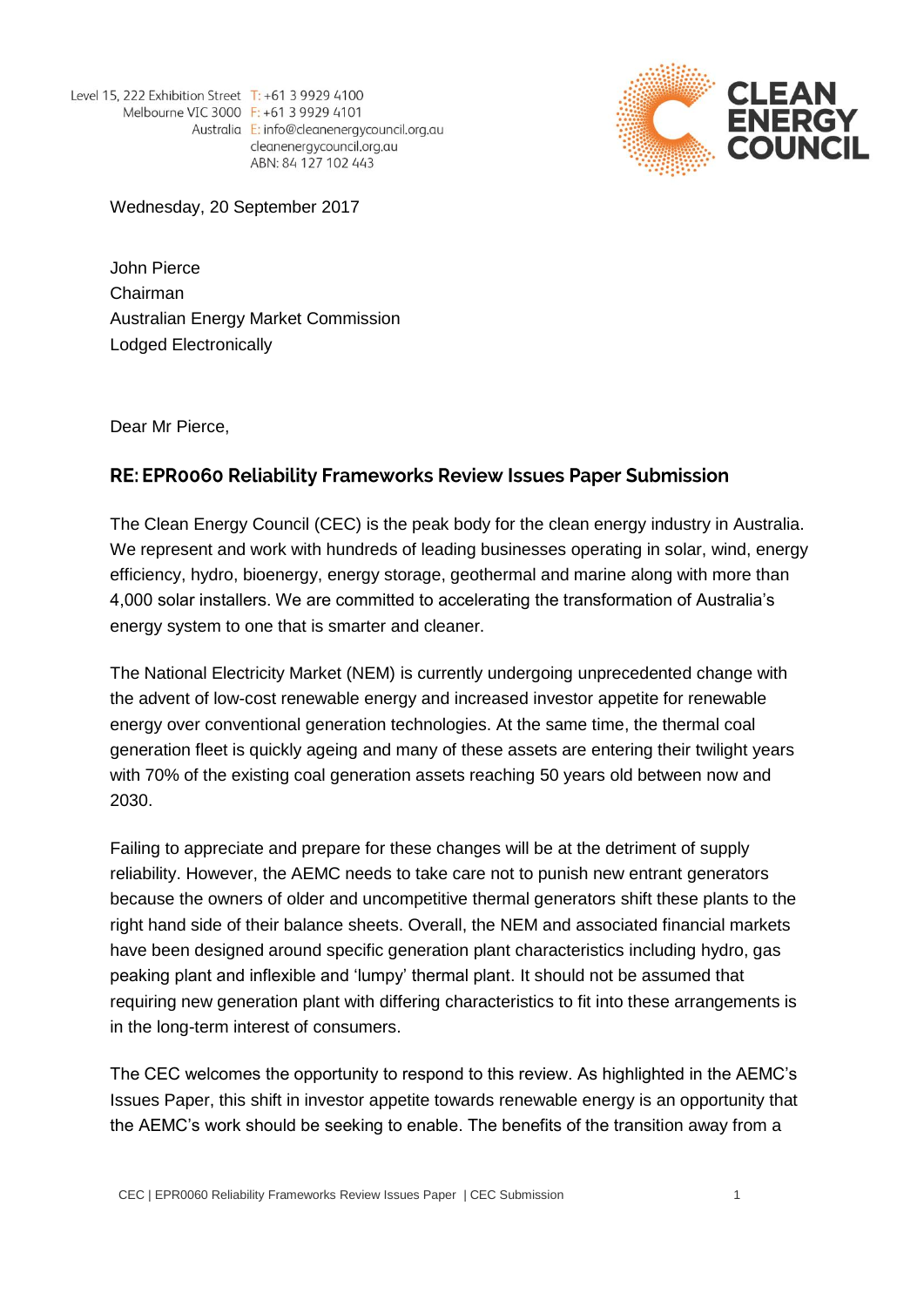

reliance on expensive and volatile fuel prices for generators towards generation that has no fuel cost are significant, and will secure lower system-wide costs in the long term.

New market designs and models should be considered to ensure the long-term interest of consumers is advanced. This submission outlines the CEC's concerns and principles as they stand in relation to the AEMC's questions. We are working alongside our members at present to identify alternative market models that could be considered in this review and may submit a more refined proposal in the coming weeks.

We thank the Commission for the opportunity to provide our views on these matters and would be more than happy to meet and discuss the above proposal at a convenient time. Please contact the undersigned or Emma White (03 9929 4107) for any queries regarding this submission.

Sincerely,

Tom Butler, Director – Energy Transformation **Direct** +61 3 9929 4142 **Mobile** +61 431 248 097 **Email** [tbutler@cleanenergycouncil.org.au](mailto:tbutler@cleanenergycouncil.org.au)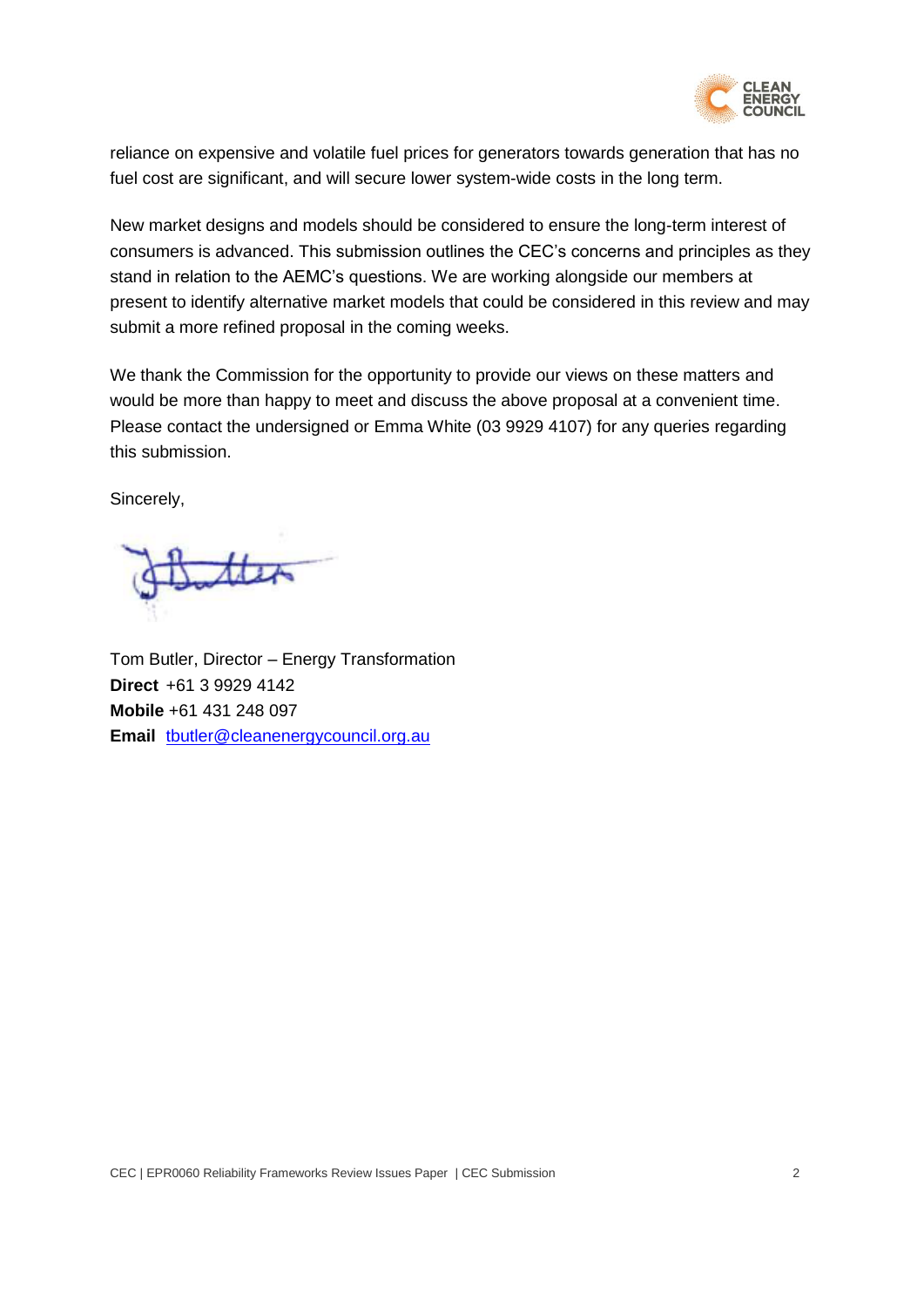

#### **Recommendation 1: The AEMC should focus on flexibility over 'dispatchability'**

The AEMC has set out two potential options for ensuring reliable supply, namely by bringing more dispatchable capacity into the market, or increasing the diversity of flexible sources of energy which can accommodate fluctuations in supply.

We believe that only the second option of providing increased flexibility into the market is viable because this option aligns more closely to the National Electricity Objective (NEO) as

- Enabling increasing contribution from flexible renewable energy sources will have long-term benefits of reducing system-wide fuel costs and exposure to volatility in both fuel (mainly gas and coal) prices and supply
- Flexible resources such as battery storage and pumped hydro have high capital costs but low operating costs and therefore provide low cost flexible solutions in the longterm that will enable a lower energy cost system
- Available evidence suggests that there are significant savings to be made by the proper integration of demand management from a wholesale market and network investment perspective
- Customers' investment in Distributed Energy Resources (DER) enables the market to utilise assets which are not looking to recover all costs from the wholesale market

The interplay with renewable energy sources and these flexible solutions would lead to reduced wholesale prices and reduced costs to consumers in the long-term. The alternative (encouraging more dispatchable generation) would likely do the opposite by committing new gas generation to the NEM or extending the life of ageing and increasingly unreliable coal resources. Both options commit consumers to higher and more volatile prices in the longterm.

The AEMC needs to consider the adequacy of the NEM's arrangements to ensure investment in the generation and energy sources that will best assist in achieving the goals of delivering a more flexible electricity market and enabling growth in renewable energy.

## **Recommendation 2: The AEMC should focus on encouraging flexibility in the NEM to ensure flexible energy resources deliver or consume energy in balance with VRE**

There are options to increase flexibility through changes to market design in markets with high levels of renewable energy. International studies have shown that there are common factors which contribute to and support a flexible market. These factors include having a large balancing area and interconnected market, as well as encouraging a fast energy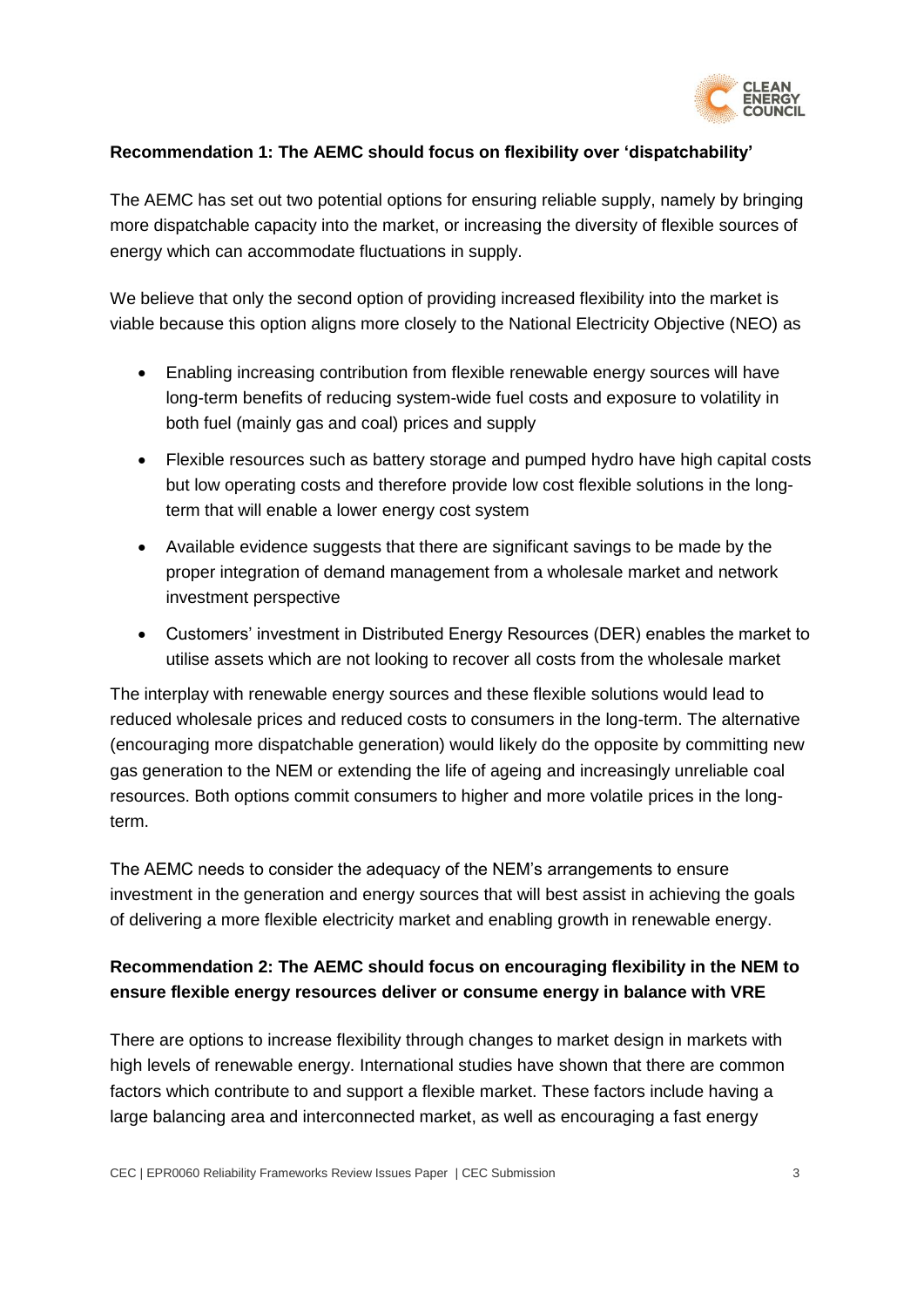

market, where fast scheduling and dispatch allows the market to access physical flexibility that would be otherwise unavailable<sup>1</sup>. The NEM already has these characteristics, with a near-real-time energy market expected to be enhanced by the recent draft determination to move to a five minute settlement period. These factors are considered key to supporting more flexible energy solutions and promoting more effective demand side participation.

There is then a question of how the NEM market design can be improved to ensure adequate physical flexibility in the system can be accessed. One potential method is to provide an ancillary market for reliability services which values flexibility. International comparisons have outlined that there are two other market design principles found to increase flexibility in this context, namely resource-neutrality and performance<sup>2</sup>.

A resource-neutral market allows all technologies to be equal competitors in an ancillary services market, dependent upon their ability to contribute to reliability<sup>3</sup>. A number of criteria could be used to define a reliability ancillary service product, such as response speed or accuracy of response. A payment for this type of ancillary service product should be based on performance. For instance in the United States, "FERC Order 755 details the rationale for 'resource-neutral' and 'performance-based' payment and removed the previous "unjust, unreasonable, and unduly discriminatory or preferential rates that resulted in economically inefficient dispatch of frequency regulation resources"<sup>4</sup>.

Additionally, a market structure that is designed to incentivise demand response is likely to lead to better outcomes in the NEM. A market design to take advantage of demand response should emphasise performance criteria, such as ramp rates, accuracy and notification periods. Further, it should look beyond a reliance on emergency reserve mechanisms and encourage demand response into the day-to-day operation of the market.

 $\overline{a}$ 

<sup>&</sup>lt;sup>1</sup> Milligan M, Frew B, Zhou E & Arent D. 2015. Advancing system flexibility for high penetration renewable integration, Technical Report NREL/TP-6A20-64864, National Renewable Energy Laboratory, USA.

<sup>2</sup> Milligan M, Frew B, Zhou E & Arent D. 2015. As above.

<sup>3</sup> IRENA. 2017. Adapting market design to high shares of variable renewable energy, International Renewable Energy Agency, Abu Dhabi.

<sup>4</sup> Milligan M, Frew B, Zhou E & Arent D. 2015. Advancing system flexibility for high penetration renewable integration, Technical Report NREL/TP-6A20-64864, National Renewable Energy Laboratory, USA.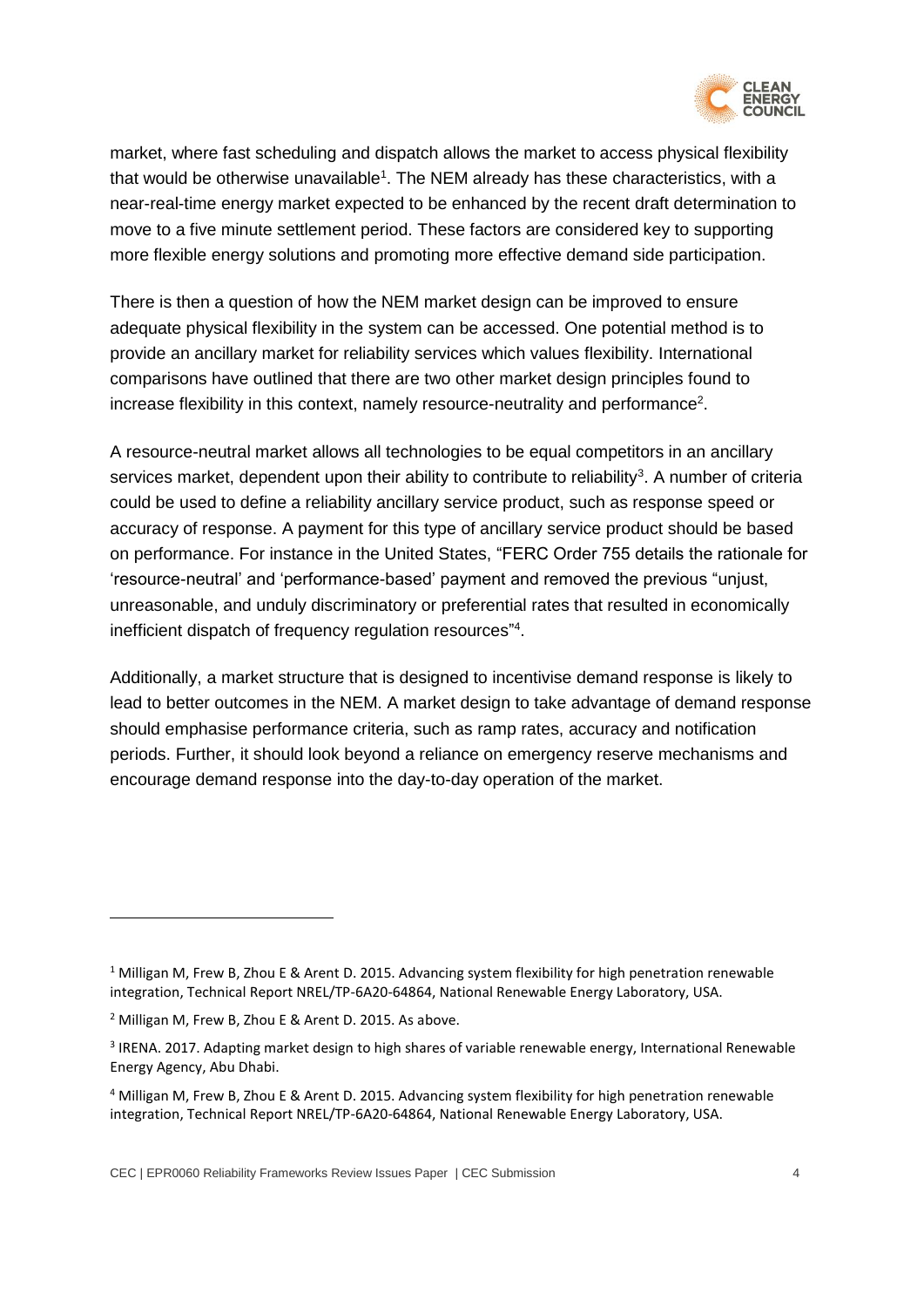

## **Recommendation 3: The AEMC should focus its efforts on creating a framework that supplements the spot and contract markets and enables the introduction of more VRE in the NEM.**

Core principles underpinning the NEM's contract market include the expectation of stable market conditions over the near to long term. The underlying assumptions that support this arrangement include predictable fuel costs and availability, predictable demand growth, competitive generation development, predictable electricity prices into the future and a predictable policy environment.

Some examples of trends include the deployment of over 6 GW of rooftop solar PV<sup>5</sup>, which will continue into the future as consumers respond to increases in retail prices and act in their own best interests. Concurrently, demand growth, electricity prices and gas prices have becoming increasingly challenging to predict. Policy uncertainty and the looming threat of government intervention to prop up generation beyond its safe operating age or investing in pumped hydro introduces significant risk for new contracts.

Given all these factors it is not possible to equate the introduction of VRE as the driver of low liquidity in the contract market. These complexities have made forecasting contract prices effectively high-risk and of questionable bankability. As a product, swaps and caps are simply cannot be founded on pre-existing norms: high average electricity prices do not seem to be providing the certainty needed.

Despite this there is clearly investment in renewable energy and absent the Renewable Energy Target (RET) there has been little to no new generation investment in non-renewable generation. If there had been this would have only increase the exposure of consumers to high gas prices.

Increased uncertainty has a clear positive impact on contract prices and negative impact on liquidity. The viability of the energy only-market should be examined by the AEMC. Concurrently, the AEMC should also be considering whether the long-term interests of consumers will be advanced by advocating for the removal of 'externalities' such as the RET. Experience appears to suggest otherwise.

CEC | EPR0060 Reliability Frameworks Review Issues Paper | CEC Submission 5

 $\overline{a}$ 

<sup>5</sup>[http://www.cleanenergyregulator.gov.au/About/Pages/News%20and%20updates/NewsItem.aspx?ListId=19b](http://www.cleanenergyregulator.gov.au/About/Pages/News%20and%20updates/NewsItem.aspx?ListId=19b4efbb-6f5d-4637-94c4-121c1f96fcfe&ItemId=417) [4efbb-6f5d-4637-94c4-121c1f96fcfe&ItemId=417](http://www.cleanenergyregulator.gov.au/About/Pages/News%20and%20updates/NewsItem.aspx?ListId=19b4efbb-6f5d-4637-94c4-121c1f96fcfe&ItemId=417)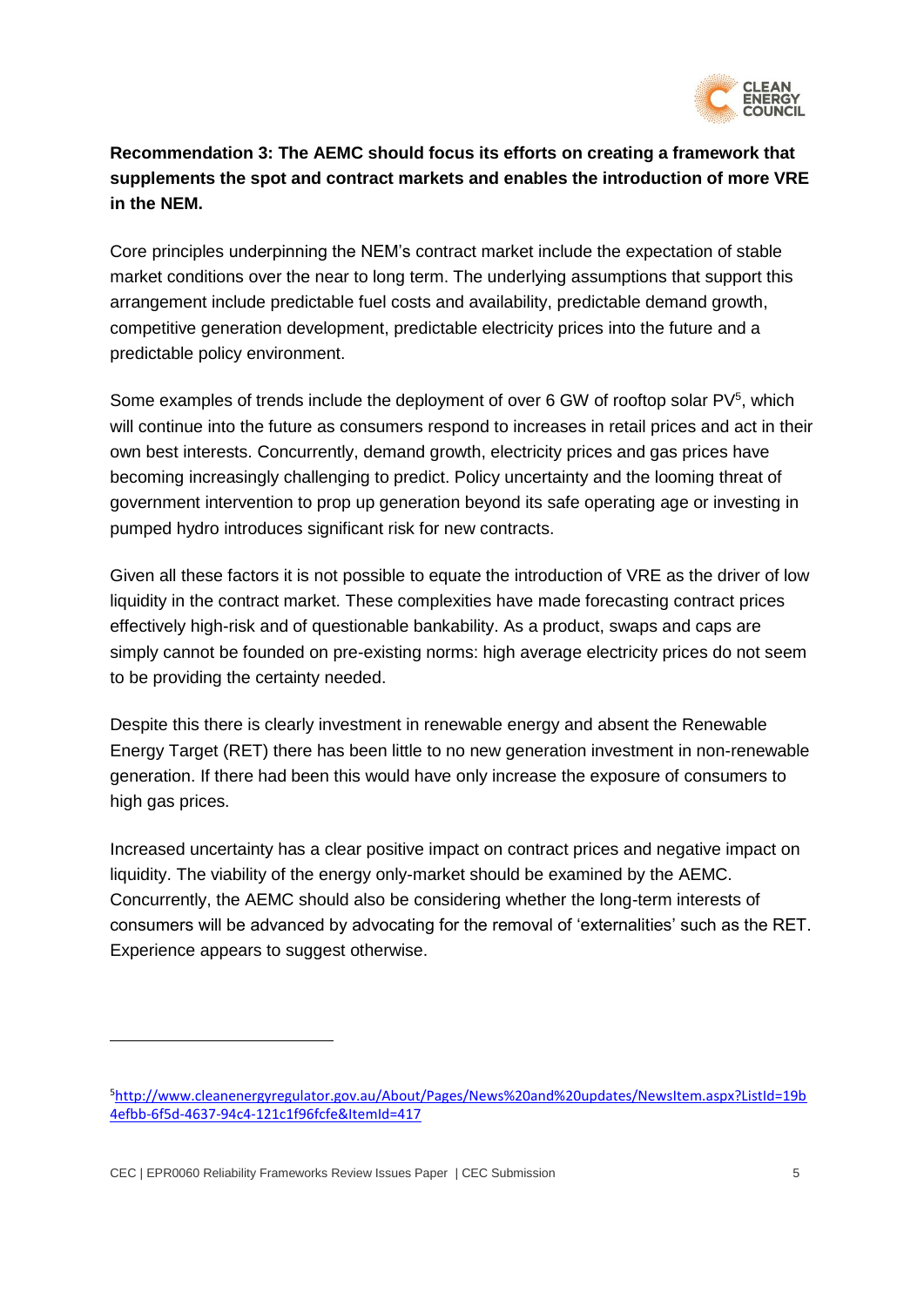

The challenge the AEMC must address is around how to provide investment signals in a NEM that can ensure sufficient flexible resources are available when needed, while avoiding the introduction of major reforms such as a conversion to a capacity market. The AEMC's goal should be to seek out incremental market design changes that encourage an efficient level of investment in flexible physical capability which can respond rapidly when called upon. One option could be to implement a day-ahead market that balances uncertainty in the market's forecasting with flexible capacity. The CEC is considering such a mechanism with members and may submit this to the AEMC in the coming weeks.

The remainder of this submission provides responses to the AEMC questions.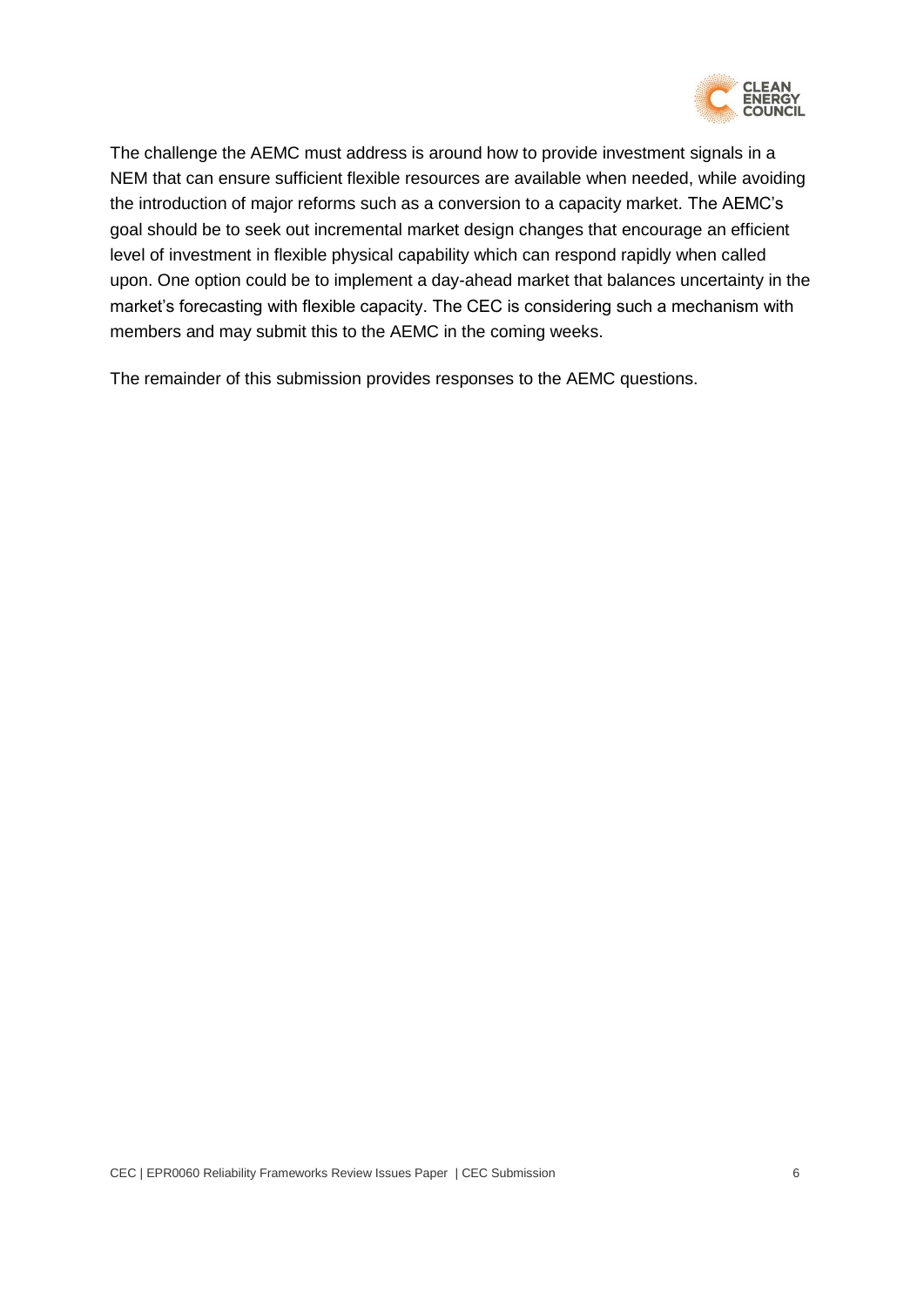

## *CEC response to questions posed in the Issues Paper*

## *Assessment principles*

*1a.* **Do stakeholders agree with the Commission's proposed assessment principles?** 

The CEC agrees that the focus should be on the development of appropriate market-based solutions that focus on the outcomes, not regulatory requirements.

Although centralised planning approaches (such as those in capacity markets) are not preferred, the NEM is not a significantly large market and it alone may not guarantee supply commitments. Some degree of centralised planning is likely to be appropriate in determining the flexibility needs of the market.

#### *1b.* **Are there any other relevant principles that should be included in the assessment framework?**

Whilst environmental objectives are not an element of the NEO, the AEMC should carefully consider its role in ensuring investment certainty when considering externalities, such as the Renewable Energy Target. The long-term interest of consumers will be met through efficient investment in electricity assets and schemes such as the RET are designed to support this outcome. Therefore, the AEMC should focus its efforts on enabling such schemes to achieve their stated objectives.

## *Assessment approach*

#### *2.* **Are there any comments, or suggestions, on the Commission's proposed assessment approach?**

The AEMC's focus throughout the Issues Paper is on the role of dispatchable generation which minimises the role of renewable energy from a reliability perspective. Recent major supply interruptions have been the direct result of the dispatchable generators failing when needed. Some examples include operational decisions at the Pelican Point Power Station during February 2017 and unit failures at the Liddell Power Station on February 10 2017, amongst older examples such as the unexpected shutdown of Northern Power Station in 2003 and 2005. A more diverse generation fleet that has a larger number of smaller generators should provide more reliable supply, than large 'lumpy' generators.

## *Forecasting*

*3a.* **What are stakeholders' views on the variances occurring in forecasting? Could these variances be minimised through more sophisticated forecasting techniques?**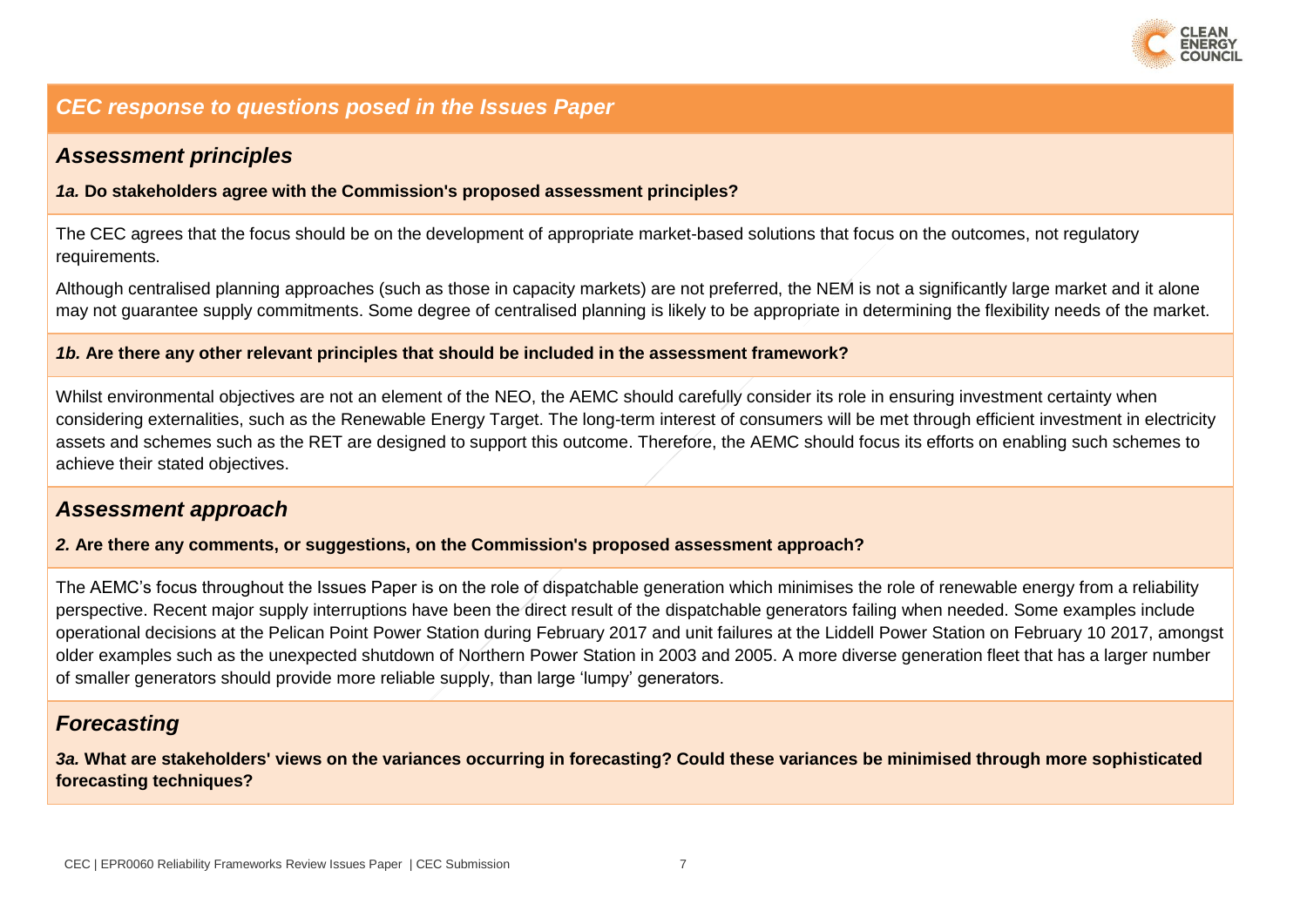Alternative models for forecasting accuracy could utilise incentives to increase accuracy. Such a scheme is applied in the United Kingdom for wind generation forecasting.

#### *3b.* **Are forecasting errors impacting on NEM reliability?**

As the penetration of renewable energy increases the need for accurate energy and resource forecasting increases. However, errors will always be present and market-base solutions need to work within this paradigm. The CEC recommends the further development of flexible market solutions to deal with the realities of forecasting error and provide AEMO with certainty that reliability impacts from forecasting errors will be avoided.

## *Options to accommodate intermittent generation*

*4a.* **Do stakeholders consider that facilitating additional dispatchable generation, or facilitation of more flexible energy sources, or a combination of both, can more easily achieve the aims of better incorporating intermittent generation into the NEM?** 

The AEMC should focus its efforts on the development of more flexible market arrangements with an aim to enable increased contributions from zero-fuel cost renewable energy. Greater utilisation of these resources will reduce system-wide costs and therefore advance the NEO, as compared to increasing the level of dispatchable generation.

#### *4b.* **What outcomes do stakeholders consider are necessary in order to better incorporate intermittent generation sources into the NEM, from a reliability point of view?**

The CEC does not see a need to adjust the current reliability frameworks at this point in time, and requests that the AEMC demonstrate any perceived issues (in line with the assessment framework).

#### *4c.* **What factors should be taken into account when considering a Generator Reliability Obligation?**

Market-based solutions that deliver flexible responses will promote the NEO. Regulated or mandatory approaches such as prescriptive Generator Reliability Obligations are likely to lead to inefficient investment. Where such a solution it must be supported by allowing contractual solutions that enable generators to determine how they meet the obligation, and afford them the power to use these assets in normal market operation.

## *Credible contingencies*

*5a.* **Do stakeholders have any views on whether the existing credible contingency definitions may, or may not, be appropriate given the changing generation mix?**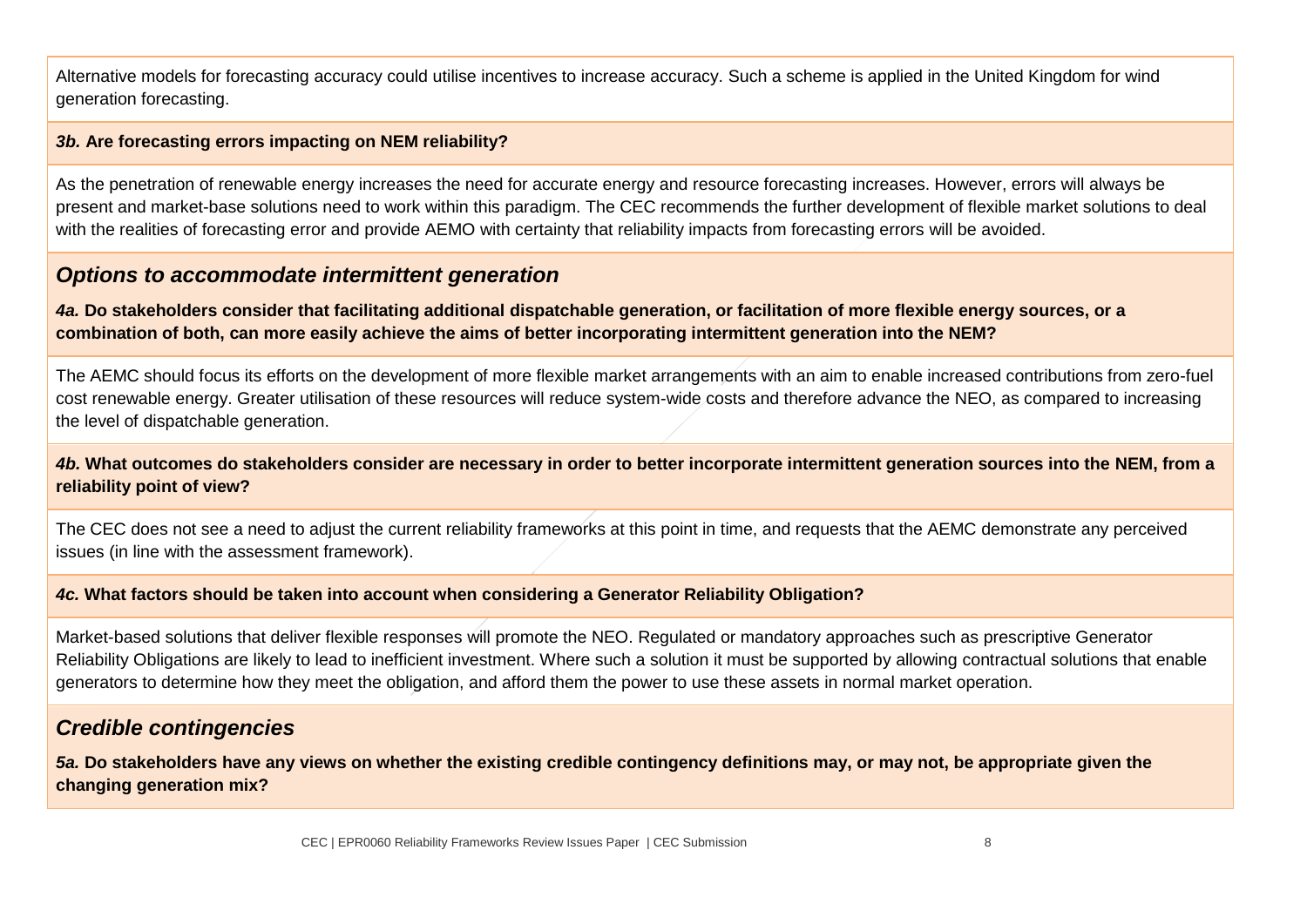The AEMC have highlighted the way in which a range of forecasting errors are triggering Loss of Reserve flags. However, forecasting errors are an operational issue, not a reliability issue. The market should accommodate the reality of forecasting with a high degree of certainty by moving forecast errors away from the contingency domain and into the market operations domain.

*5b.* **What are the differences in the impact of the changes in the generation mix on these definitions? Do these differ depending on whether they are thought of as relating to 'reliability' or 'security'?**

Forecasting error should not be treated as reliability or security. It is an operational issue that the market needs to adapt to.

*5c.* **In reviewing the appropriateness of these definitions, are there any particular principles or considerations that the AEMC should take into account?**

Preparing for credible contingencies is a planning issue. Forecast errors are operational and will always be present to some, and variable degrees. An operational solution is required to address forecasting errors, not the loss of reserve framework.

## *Interconnectors*

## *6a.* **What role can interconnectors play in relation to reliability?**

Greater interconnection clearly increases reliability as inter-regional trade can manage variability in demand and supply along with geographic diversity of renewable resources.

#### *6b.* **What factors should the Commission consider in this regard?**

The transmission investment framework is incapable of constructing infrastructure that will deliver benefits many years in the future, or enable a transition towards cleaner forms of energy. The regulatory investment test fails to account for significant infrastructure projects such as interconnectors, favouring minor transmission augmentations that provide short-term benefits. This framework makes it incredibly unlikely that any interconnection assets will be built through a RIT-T, without intervention of direct investment from government.

Absent a plan to address shortcomings in the RIT-T the AEMC should focus on enhancing the use of and markets for intra-regional generation, storage and flexible resources to manage reliability.

## *Contract market*

*7a.* **Is generation and load becoming more capable of varying production and output in shorter timeframes, and if so, what will be the role of**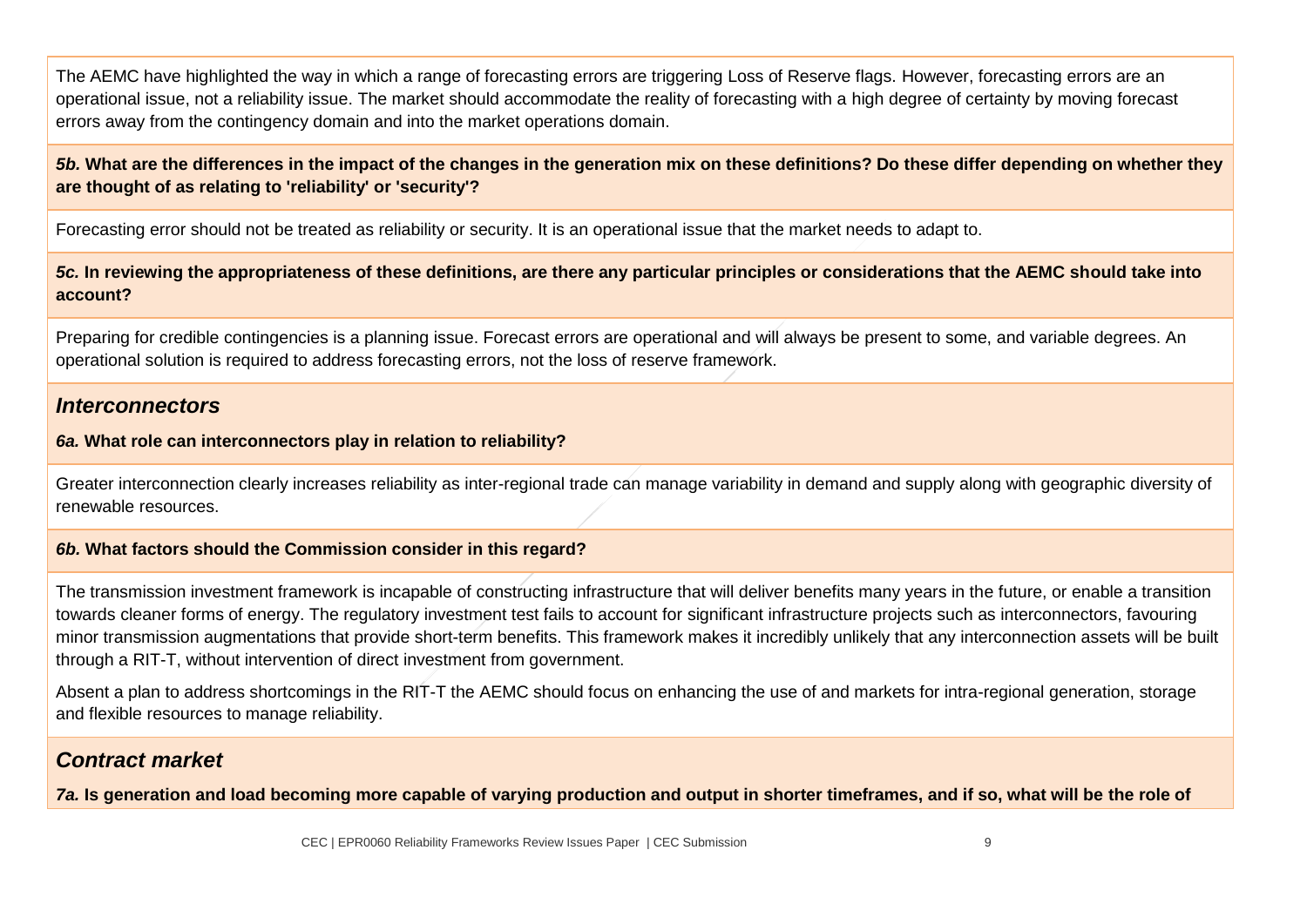#### **contracts? If generation and load could respond instantaneously to spot market signals, how would this change the contract market?**

The physical characteristics of generation and demand are changing irreversibly. Although the materiality of this on the contract market are hard to deduce when there are clearly many other factors impacting this market (policy uncertainty, gas availability, generator closures) the viability of relying on an energy-only physical market should be examined by the AEMC.

*7b.* **The proportion of intermittent generation in the market is increasing. Caps and swaps have traditionally been sold by dispatchable generators which can turn on or off at will to 'back' their contractual obligations. How will the volume and type of contracts traded change as the generation mix evolves? Will this have implications for reliability?**

The CEC refers the AEMC to recent decisions with regards to the five minute settlement rule change. The AEMC should keep in mind that the contract market is an outcome of the NEM's design and generation characteristics, reforms that specifically prop up these arrangements may not be in the longterm interests of consumers. Other options that encourage investment in new generation may lead to better outcomes.

#### *7c.* **How significant is the demand-side in driving behaviour in the contract market?**

Contracts rely on stable, predictable conditions. Changes in the demand side reduce the level of predictability.

*7d.* **Over time, spot prices may become increasingly decoupled from domestic demand (as discussed in Box 6.3). More and more, spot prices may come to be driven by relatively unpredictable natural forces (like wind and sunshine), as well as by movements in international markets (like the demand for gas). How will this affect the role of prices in supporting reliability through domestic investment and operation?**

The CEC notes that in the Issues Paper the AEMC cite that wind and solar resources can be forecast with a high accuracy and are not 'unpredictable' technologies. Further, wind and solar are more distributed, reducing the impact of a plant outage on the market.

See previous comments on the viability of current arrangements.

## *External factors*

*8.* **What external factors (that is, not the contract, or spot price) are influencing investment, retirement and operational decisions in the NEM?**

External factors have been key drivers for investment in the NEM. The structure of the NEM and NEO imply that environmental objectives simply cannot be met in the absence of these external factors. The market would being lower risk, provide greater certainty and allow more efficient investment, retirement and operational decisions if the AEMC focussed on enabling these external objectives. As previously these interventions have led to more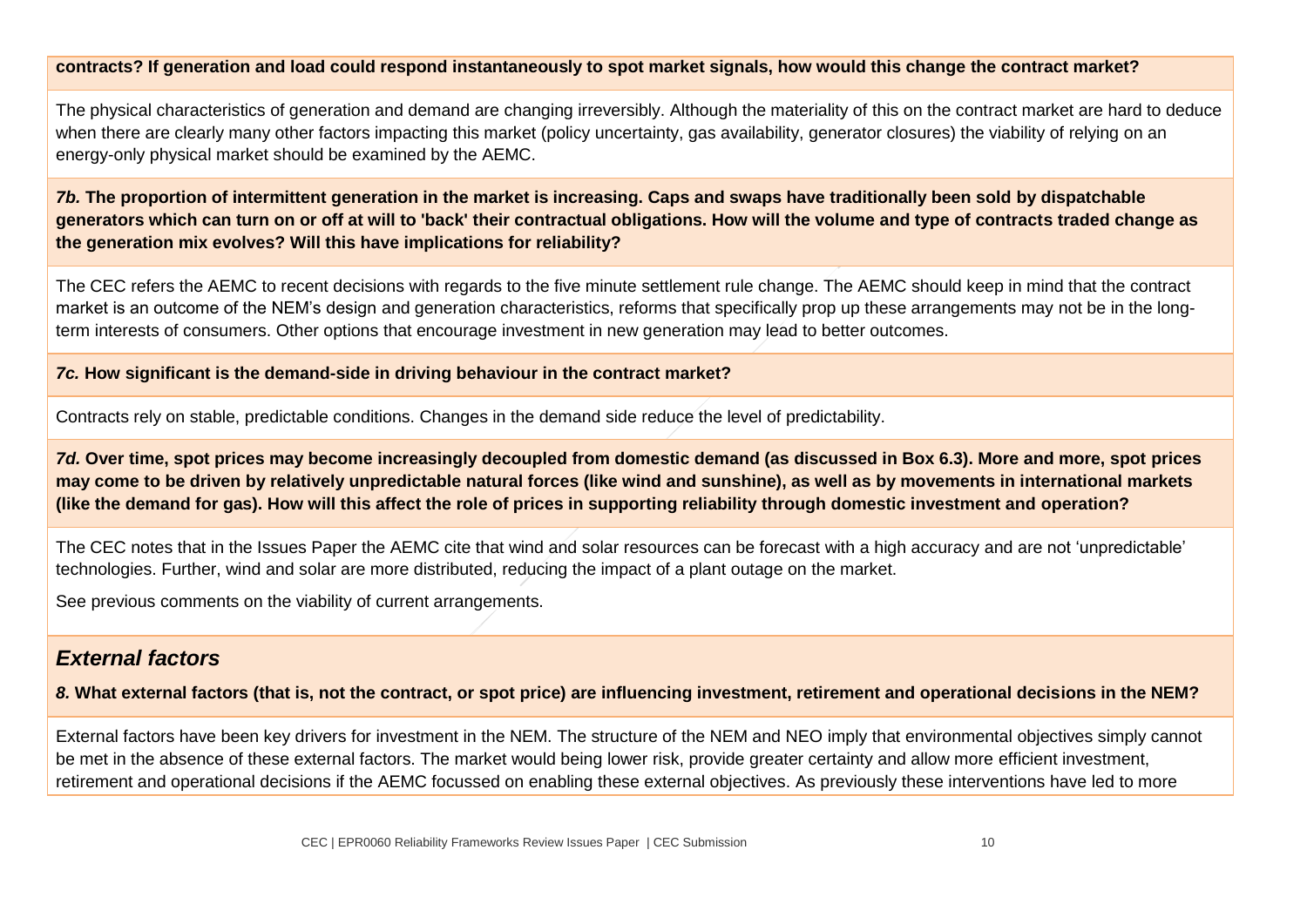competitive energy prices and more diversity away from a reliance on gas market conditions.

# *Efficacy and efficiency of information provision 9a.* **What is the potential for the reports (Energy Adequacy Assessment Projection, Electricity Statement of Opportunities and PASA) to be streamlined or made more efficient given existing interactions?** No response. *9b.* **Is the information provided by the reports adequate given that it has the purpose of information provision to the market for reliability and investment purposes?** No response. *9c.* **In particular, is the information around planned generation maintenance and outages adequate?** No response. *9d.* **What other information do stakeholders rely on?**

No response.

# *Role of interventions*

## *10a.* **What is the role of intervention mechanisms in the reliability frameworks? Does this role change in times of uncertainty?**

Intervention mechanisms should remain focussed on intervening when the market does not, or cannot deliver. Market-based solutions should be updated to ensure that competition and equilibrium pricing can deliver efficient outcomes for consumers. Interventions should remain a last resort.

## *10b.* **To what extent do stakeholders consider that intervention mechanisms inhibit market-based responses, and create distortions within the framework?**

Clearly, investors and participation in contract markets will be deterred if the market operator is intervening frequently. Especially during times of scarce supply.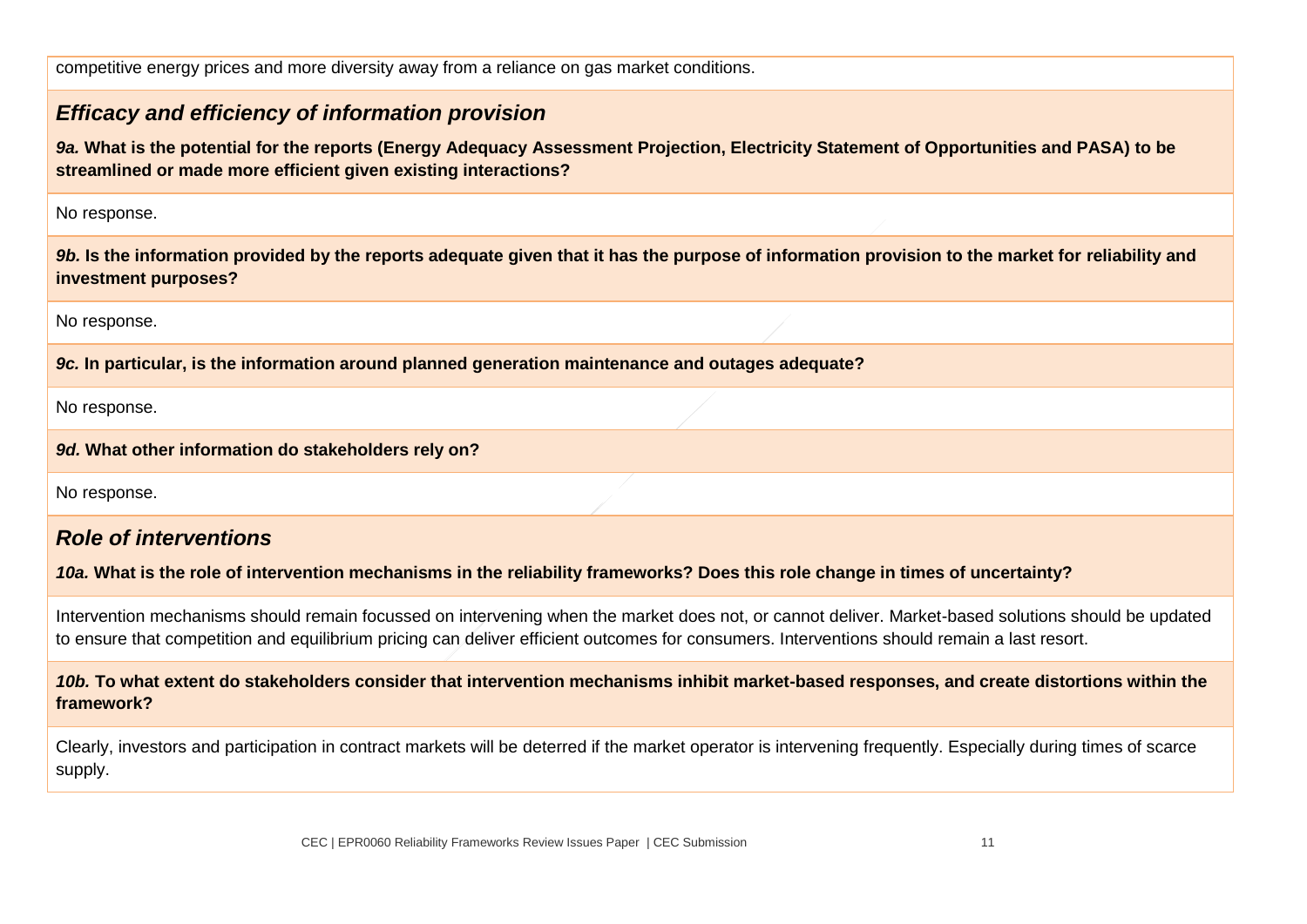#### *10c.* **To what extent are interventions preferable to load shedding?**

'Load-shedding' should be made less probable by encouraging an efficient level of demand response.

## *Triggers for intervention*

*11.* **Do stakeholders consider that there is sufficient transparency about the existing triggers for intervention?**

The Loss of Reserve notices approach is appropriate and the AEMC should focus on market development to reduce the likelihood of intervention.

# *Efficiency of the RERT*

*12.* **Do stakeholders consider that the RERT is still a relevant mechanism to ensure a reliable supply of energy in the NEM?**

No response.

## *RERT procurement trigger*

*13a.* **To what extent do stakeholders consider that the fact that AEMO can only trigger the RERT for anticipated shortfalls still appropriate?**

#### No response.

*13b.* **Is the procurement trigger still appropriate in a world where shortfalls are less predictable, and there in increased demand-side participation?**

No response.

# *RERT lead time*

*14a.* **To what extent do stakeholders consider that the lead times for the RERT constrain the ability of market-based reserve contracts being realised?**

No response.

*14b.* **What are stakeholder' views on the need for the long-notice RERT?**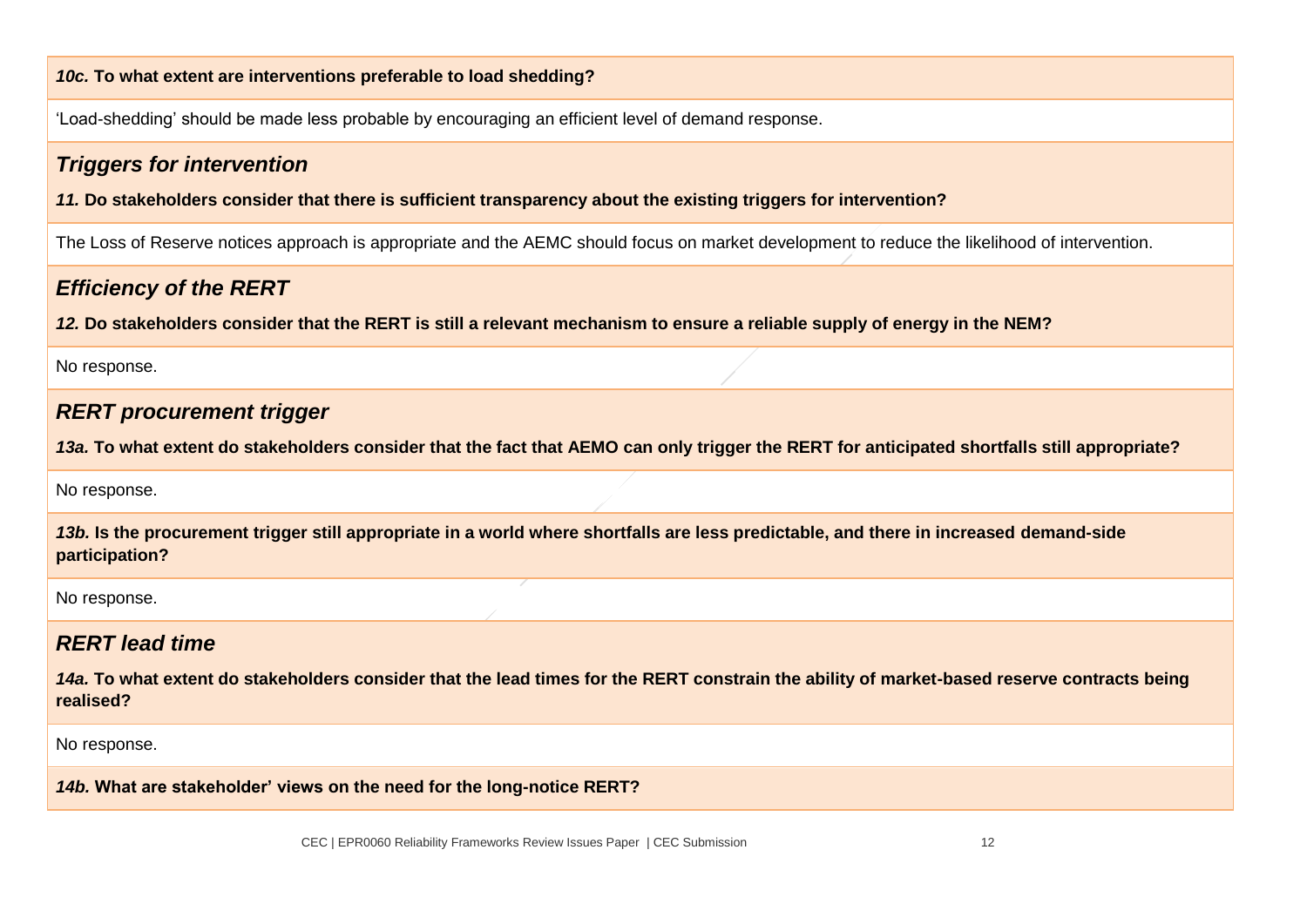No response.

*14c.* **Does the long-distance RERT have the potential to limit a market response?**

No response.

## *Price discovery*

*15.* **To what extent do stakeholders consider that the price discovery process of the RERT could be improved?**

No response.

# *Demand response and reliability purposes*

*16a.* **What are the reasons why most demand response providers have not participated in the RERT to date?**

The NEM has not encouraged demand response and the RERT has only recently emerged as a viable mechanism for demand response. Demand response providers should not rely on RERT. If a more active demand response market existed for normal market operations a larger demand response participant pool would be prepared to participate in the RERT.

*16b.* **What findings can be taken from the ARENA-AEMO trial in terms of how demand response could be better incorporated into the RERT?**

No response.

# *Efficacy of directions and clause 4.8.9 instructions*

*17a.* **Are reliability directions fit-for-purpose given existing trends such as the start-up time of generating units and other trends such as higher penetration of variable, renewable energy in the NEM?**

No response.

*17b.* **Are reliability directions and clause 4.8.9 instructions needed given the existence of the RERT?**

No response.